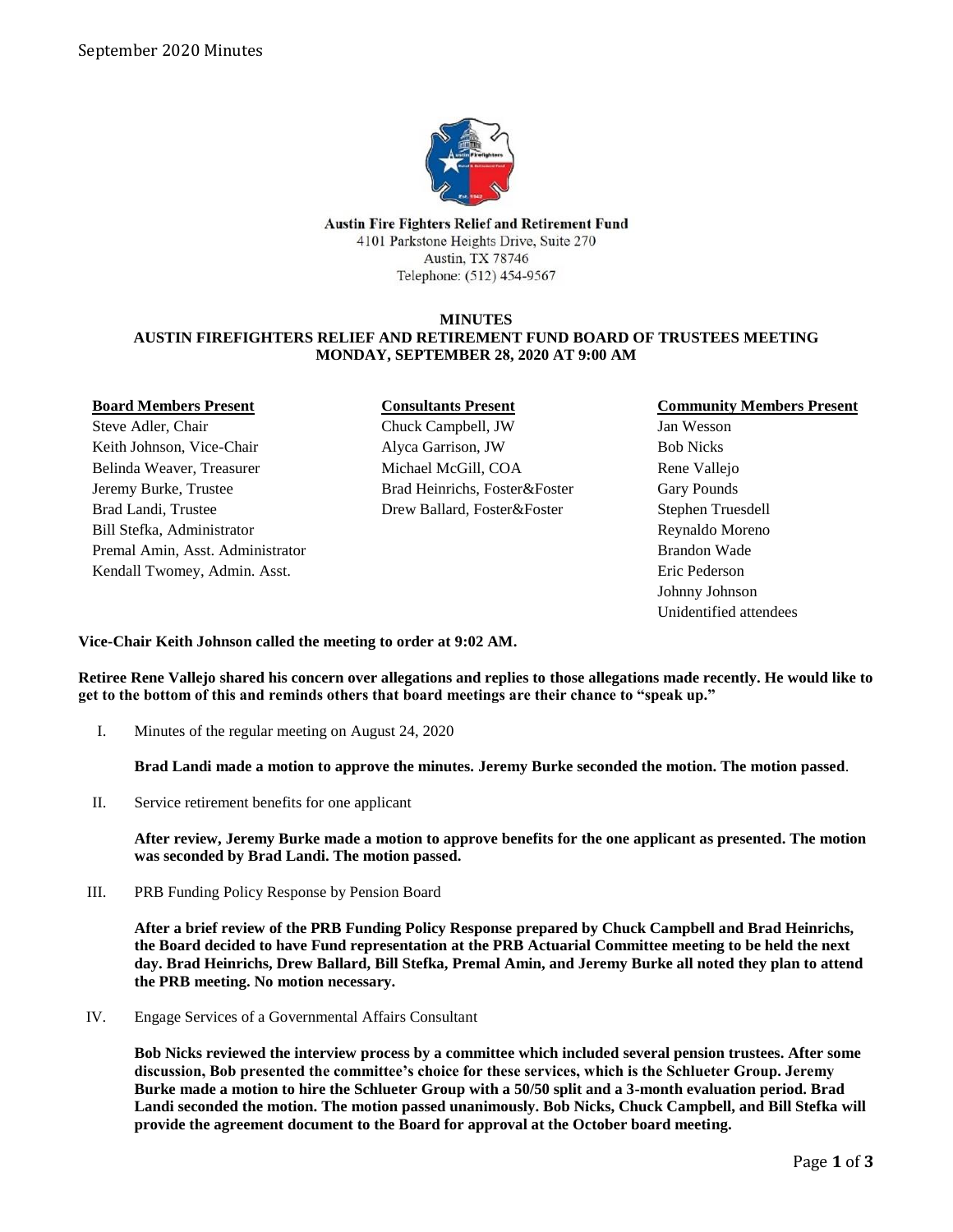V. 30 Month Disability Review Update

**Bill Stefka briefly updated the Board on a 30-month disability review candidate and upcoming steps to take before proceeding. No motion necessary.**

VI. Employee Compensation Consultant Review

**After some discussion, the Board requested that an RFP be prepared to be sent to potential candidates and have them make a presentation when appropriate. Jeremy Burke made a motion for a full RFP. Brad Landi seconded the motion. The motion passed.**

VII. Membership Input from Legislative Items Discussion Board

**The Board discussed the AFA Discussion Board pros and cons and discussed ideas for better access, education, and input to prepare for the 2023 legislative session. No motion necessary.**

VIII. Response to Inferences of Nepotism

**In response to recent allegations, Jeremy Burke made a motion that the Austin Firefighters Relief and Retirement Fund never consider, pursue, or hire Jill Dara Burke or Jeremy Edward Burke to ever work as an employee of the Fund. With a second from Brad Landi, the motion passed unanimously.**

IX. Request by ARFFA to Observe the Pension Trustee Elections Ballot Count in November and Trustee Election Process

**Retiree Rene Vallejo discussed the request made by ARFFA to observe the Pension trustee elections ballot count in November. After the Board discussed the trustee election process further, Steve Adler made a motion for a representative from the AFA and ARFFA be present, have ballots mailed to a PO Box, hold ballot counting all at once, and a third-party representative be responsible for collecting and delivering the ballots and staying for the count. Jeremy Burke seconded the motion. The motion passed unanimously. Pension staff will reach out to the vendor about creating secure ballots to use during this process as well.**

X. Update on Legal and Ethical Review

**After some discussion, Jeremy Burke made a motion not go into closed session. With a no from Keith Johnson, Belinda Weaver, and Steve Adler and Brad Landi abstaining, the motion did not pass. The Board agreed to table item 10 until after items 11-13.**

XI. Financial statements, transaction, and fund expense reports

**Premal Amin presented the August 2020 financial statements, transaction, and fund expense reports. No motion was necessary.**

XII. Roadmap

**Premal Amin presented the Fund Roadmap to the Board which includes current and future topics and projects. Premal updated the Board on other future topics not listed on the Roadmap such as providing data for the actuaries to eventually determine COLA affordability and Meketa's Q3 presentation to be provided in November.**

XIII. Update on Legal and Ethical Review

**At 11:23 am, the Board entered closed session for the Update on Legal and Ethical Review. Closed session concluded at 11:44 am. No action was taken by the Board during closed session. Now back in open session, Chuck Campbell explained that a formal complaint has been made by a trustee of a fellow trustee's multiple violations of the plan's Code of Ethics. Jeremy Burke requested the following be included in these minutes. "On August 31, 2020, trustee Jeremy Burke requested a formal investigation of fellow trustee Keith Johnson and Jeremy Burke. As of August, 29, 2020, no formal complaint or written allegation had been presented to the**